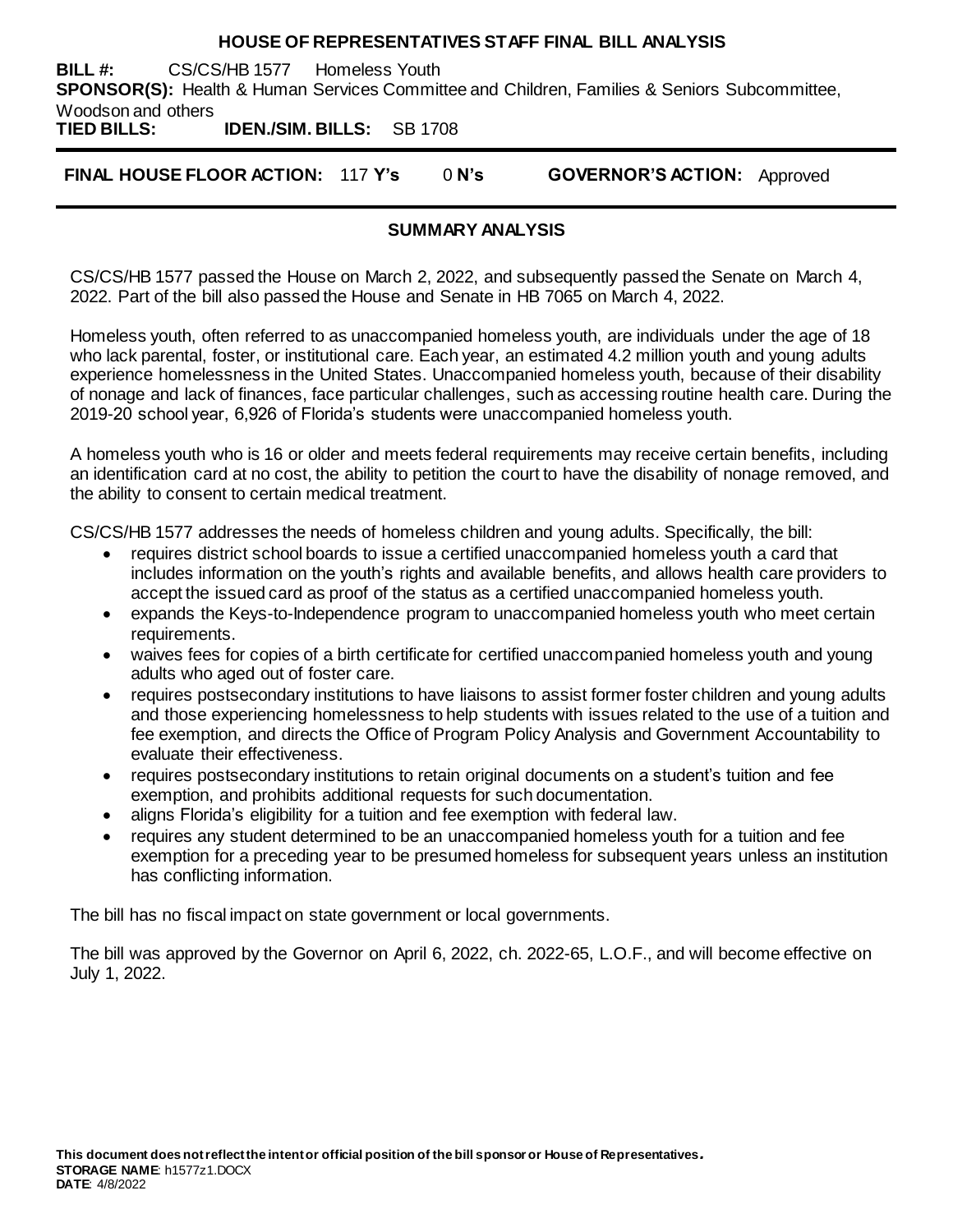# **I. SUBSTANTIVE INFORMATION**

# A. EFFECT OF CHANGES:

# **Background**

## **Homeless Youth and Children**

Unaccompanied homeless youth are homeless individuals under the age of 18 who lack parental, foster, or institutional care.<sup>1</sup> Each year, an estimated 4.2 million youth experience homelessness in the United States.<sup>2</sup> Unaccompanied homeless youth, because of their disability of nonage<sup>3</sup> and lack of finances, face particular challenges in accessing routine health care. They disproportionately suffer high rates of mental illness, substance abuse, pregnancy, and sexually transmitted diseases.<sup>4</sup>

As of January 2020, an estimated 27,487 individuals were homeless in Florida on any given day.<sup>5</sup> Of that total, 2,294 were family households, 2,436 were veterans, 1,331 were unaccompanied homeless young adults (aged 18-24), and 5,182 were individuals experiencing chronic homelessness.<sup>6</sup>

During the 2019-20 school year, an estimated 79,781 of Florida's public school students experienced homelessness over the course of a year.<sup>7</sup> Of that total, 6,926 were unaccompanied homeless youth.

#### McKinney-Vento Homeless Assistance Act

The McKinney-Vento Homeless Assistance Act (Act) was originally authorized in 1987 and reauthorized in December 2015 by the Every Student Succeeds Act. The Act is designed to address the challenges that homeless children and youth face in enrolling, attending, and succeeding in school.

Under the Act, state educational agencies must ensure that each homeless child or youth has equal access to the same free, appropriate public education, including a public preschool education, as other children and youth.<sup>8</sup> State and local educational agencies<sup>9</sup> must review and undertake steps to revise laws, regulations, practices, or policies that may act as barriers to the identification, enrollment, attendance, or success in school of homeless children and youth.<sup>10</sup>

The Act defines an "unaccompanied homeless youth" as an individual who lacks a fixed, regular, and adequate nighttime residence and is not in the physical custody of a parent or guardian, and includes children that are:

6 *Id*.

 $\overline{a}$ <sup>1</sup> National Coalition for Homeless, *Youth Homelessness*[, https://nationalhomeless.org/issues/youth/](https://nationalhomeless.org/issues/youth/) (last visited Jan. 31, 2022).

<sup>2</sup> Morton, M.H., Dworsky, A., Samuels, G.M., & Patel, S. (2018). *Missed opportunities: Youth homelessness in rural America*. Chicago, IL. Chapin Hall at the University of Chicago.

 $3$  Disability of nonage refers to a minor's lack of legal ability to enter into binding contracts. However, minors who meet certain conditions can be granted the same rights as adults through a court process of having the disabilityof nonage removed; *See* s.743.015, F.S.

<sup>4</sup> Yvonne Vissing, Homeless Children and Youth: An Examination of Legal Challenges and Directions, 13 J.L. Society 455, 504 (201 2).

<sup>5</sup> United States Interagency Council on Homelessness, Florida Homelessness Statistics[, https://www.usich.gov/homelessness](https://www.usich.gov/homelessness-statistics/fl)[statistics/fl.](https://www.usich.gov/homelessness-statistics/fl)

<sup>7</sup> Florida Department of Education, *District Homeless Record Counts*, (Nov. 18, 2020),

[https://www.fldoe.org/core/fileparse.php/19996/urlt/2019-2020-Homeless-Student-Counts-ADA-COMPLIANT.pdf.](https://www.fldoe.org/core/fileparse.php/19996/urlt/2019-2020-Homeless-Student-Counts-ADA-COMPLIANT.pdf) 8 U.S. Department of Education, Education for Homeless Children and Youths Program, non-Regulatory Guidance (Aug. 2018),

<https://oese.ed.gov/files/2020/07/160240ehcyguidanceupdated082718.pdf>. 9 A local educational agency is a public board of education or other public authority legally constituted within a State for either administrative control or direction of, to perform a service function for, public elementary schools or secondary schools in a city, county, township, school district, or other political subdivision of a State, or of or for a combination of school districts or counties that is

recognized in a State as an administrative agency for its public elementary schools or secondary schools (20 U.S.C. § 7801(30)(A)). <sup>10</sup> *Supra* note 8.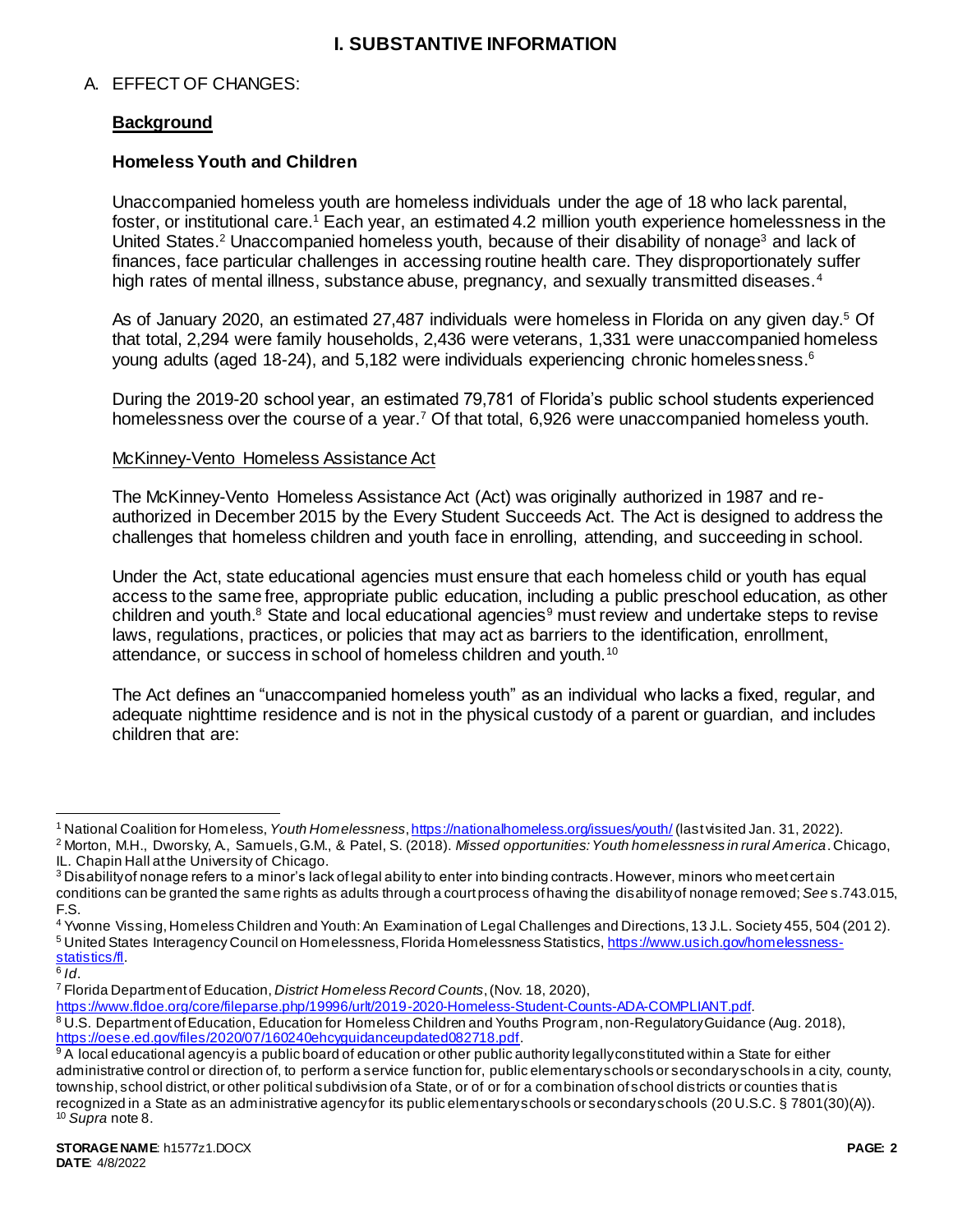- Sharing the housing of other persons due to loss of housing, economic hardship, or a similar reason;
- Living in motels, hotels, trailer parks, or camping grounds due to the lack of alternative adequate accommodations;
- Living in emergency or transitional shelters or are abandoned in hospitals;
- Utilizing for a primary nighttime residence that is a public or private place but not designated for or ordinarily used as a regular sleeping accommodation for human beings;
- Living in cars, parks, public spaces, abandoned buildings, substandard housing, bus or train stations, or similar settings; and
- Migratory children living in circumstances described above.<sup>11</sup>

Unaccompanied homeless youth have a right to services under the Act, including transportation to and from school, remaining at the school of origin for the duration of the homelessness if in the child's best interest, participating in all available education programs and extracurricular activities, and any school services for which the youth meets eligibility criteria.<sup>12</sup> The federal Higher Education Act also allows unaccompanied homeless youth, as defined in the McKinney-Vento Homeless Assistance Act, to qualify for federal financial aid.<sup>13</sup>

The McKinney-Vento Act requires all local educational agencies to designate an appropriate staff person as a local homeless liaison.<sup>14</sup> Local homeless liaisons must ensure, in part, that homeless children and youth are identified by school personnel and through coordination activities with other entities. Each school district has at least one homeless liaison.<sup>15</sup>

## Certified Unaccompanied Homeless Youth

Under Florida law, certain individuals may certify unaccompanied homeless so the youth can receive certain services. Section 743.067, F.S., allows a youth who is an unaccompanied homeless youth to become certified as such if he or she is 16 years of age or older and is:

- Found by a school district's liaison for homeless children and youth to be an unaccompanied homeless youth eligible for services pursuant to the McKinney-Vento Homeless Assistance Act; or
- Believed to qualify as an unaccompanied homeless youth under the McKinney-Vento Homeless Assistance Act by:
	- $\circ$  The director of an emergency shelter program funded by the U.S. Department of Housing and Urban Development;
	- $\circ$  The director of a runaway or homeless youth basic center<sup>16</sup> or transitional living program funded by the U.S. Department of Health and Human Services; or
	- $\circ$  A continuum of care lead agency.<sup>17</sup>

A standardized form is used when one of the individuals listed above certifies an unaccompanied homeless youth.<sup>18</sup>

 $\overline{a}$ 

<sup>15</sup> Florida Department of Education, Florida McKinney-Vento Program District Contact Directory,

[https://www.fldoe.org/core/fileparse.php/19996/urlt/Title-IX-District-Contact-List-11-05-21-ADA-COMPLIANT.pdf.](https://www.fldoe.org/core/fileparse.php/19996/urlt/Title-IX-District-Contact-List-11-05-21-ADA-COMPLIANT.pdf)

<sup>16</sup> The U.S., Department of Health and Human Services, Family and Youth Services Bureau, funds the Basic Youth Center Program which provides youth up to age 18 with emergency shelter, food, clothing, counseling, and referrals for health care. U.S. Department of Health and Human Services, Family and Youth Services Bureau, Basic Center Program Fact Sheet[, https://www.acf.hhs.gov/fysb/fact](https://www.acf.hhs.gov/fysb/fact-sheet/basic-center-program-fact-sheet)[sheet/basic-center-program-fact-sheet](https://www.acf.hhs.gov/fysb/fact-sheet/basic-center-program-fact-sheet) (last visited Jan. 31, 2022).

 $\frac{17}{17}$  S. 743.067(2)(a), F.S.  $18$  *Id.* 

<sup>11</sup> 42 U.S.C. § 11434a.

<sup>12</sup> 42 U.S.C. § 11432.

 $13$  20 U.S.C. § 1087 $w(d)(1)(H)$ .

<sup>14</sup> *Supra* note 8.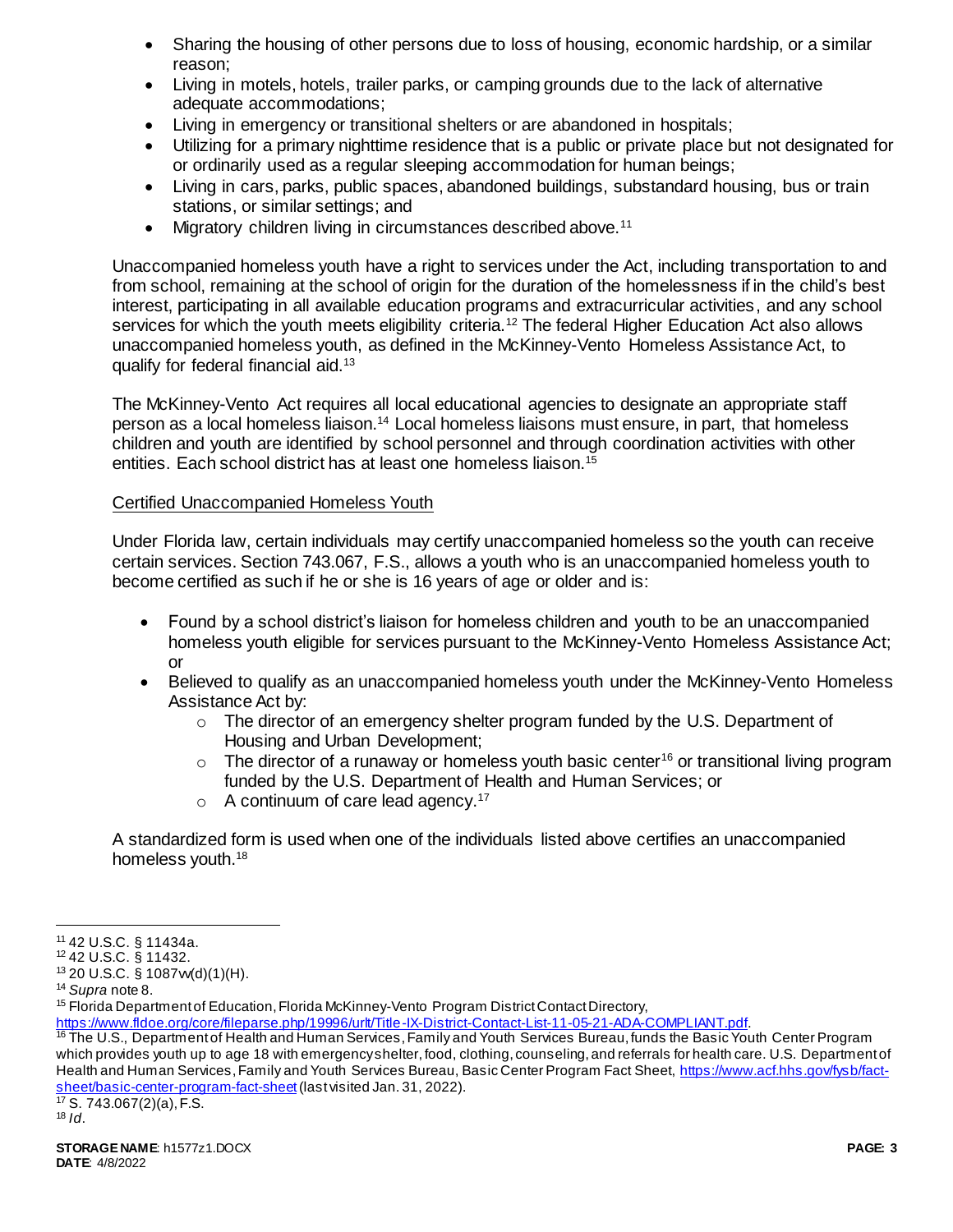Once certified, an unaccompanied homeless youth may use the certification form to:

- Obtain, at no charge, an identification card issued by the Department of Highway Safety and Motor Vehicles.
- Petition the circuit court to have the disability of nonage removed.
- Consent to medical, dental, psychological, substance abuse, and surgical diagnosis and treatment, including preventive care for himself or herself (or for a child, if the unaccompanied homeless youth is unmarried, is the parent of the child, and has actual custody of the child).<sup>19</sup>

A health care provider may accept the written certification form as proof of the minor's status as a certified unaccompanied homeless youth and may keep a copy of the certificate in the youth's medical file. $20$ 

Under current law, a certified unaccompanied homeless youth only receives a copy of the completed certification form as proof of certification for available benefits.

# **Former Foster Youth**

Young adults who age out of the foster care system have trouble achieving self-sufficiency. Compared to young adults without foster care involvement, these young adults are less likely to earn a high school diploma or GED, or attend college. They are more likely to suffer from mental health problems, have a higher rate of criminal justice system involvement, have difficulty achieving financial independence, need public assistance, and experience housing instability and homelessness.

In Federal Fiscal Year 2017, around 189,000 teens and young adults spent at least one day in foster care.<sup>21</sup> Of those who left care during that year, more than 19,000 aged out of care. This generally means youth reached a state's legal age of adulthood without reaching permanency.

In State Fiscal Year (SFY) 2020-21, 1,047 young adults started the year at 17 years of age in Florida's foster care system.<sup>22</sup> Of those, 862 (82%) aged out of care at the age of 18. Such foster youth can elect to enter Florida's extended foster care program if they meet certain requirements. Of these, 477 entered extended foster care and were eligible to receive foster care services until age 21 (or 22 if disabled).  $23$ 

Florida provides independent living services to older youth to help them transition out of foster care and to prepare them to become self-sufficient adults. Florida's independent living services include extended foster care, which applies to young adults who were in licensed foster care upon turning 18.<sup>24</sup> Florida also offers two other independent living programs: Postsecondary Education Services and Supports (PESS) and Aftercare Services.

## **Keys-to-Independence**

The state-funded Keys-to-Independence program is designed to remove barriers to obtaining a driver license for foster youth and former foster youth.<sup>25</sup> The program pays the cost of driver education, licensure and other costs incidental to licensure and motor vehicle insurance for children in out-of-home care who have successfully completed a driver education program.<sup>26</sup> Program services are provided to

l <sup>19</sup> S. 743.067(2)(b) and (3), F.S.

 $20$  S. 743.067(2)(c), F.S.

<sup>21</sup> Congressional Research Services, *John H. Chafee Foster Care Program for Successful Transition to Adulthood* (Jan. 15, 2019) <https://fas.org/sgp/crs/misc/IF11070.pdf>

<sup>&</sup>lt;sup>22</sup> Email from John Paul Fiore, Legislative Affairs Director, Florida Department of Children and Families, Updated Info, Jan. 20, 2022 (on file with the House Children, Families, and Seniors Subcommittee).

 $^{23}$  *Id.* 

<sup>24</sup> Ch. 2013-178, L.O.F.

<sup>25</sup> S. 409.1454, F.S.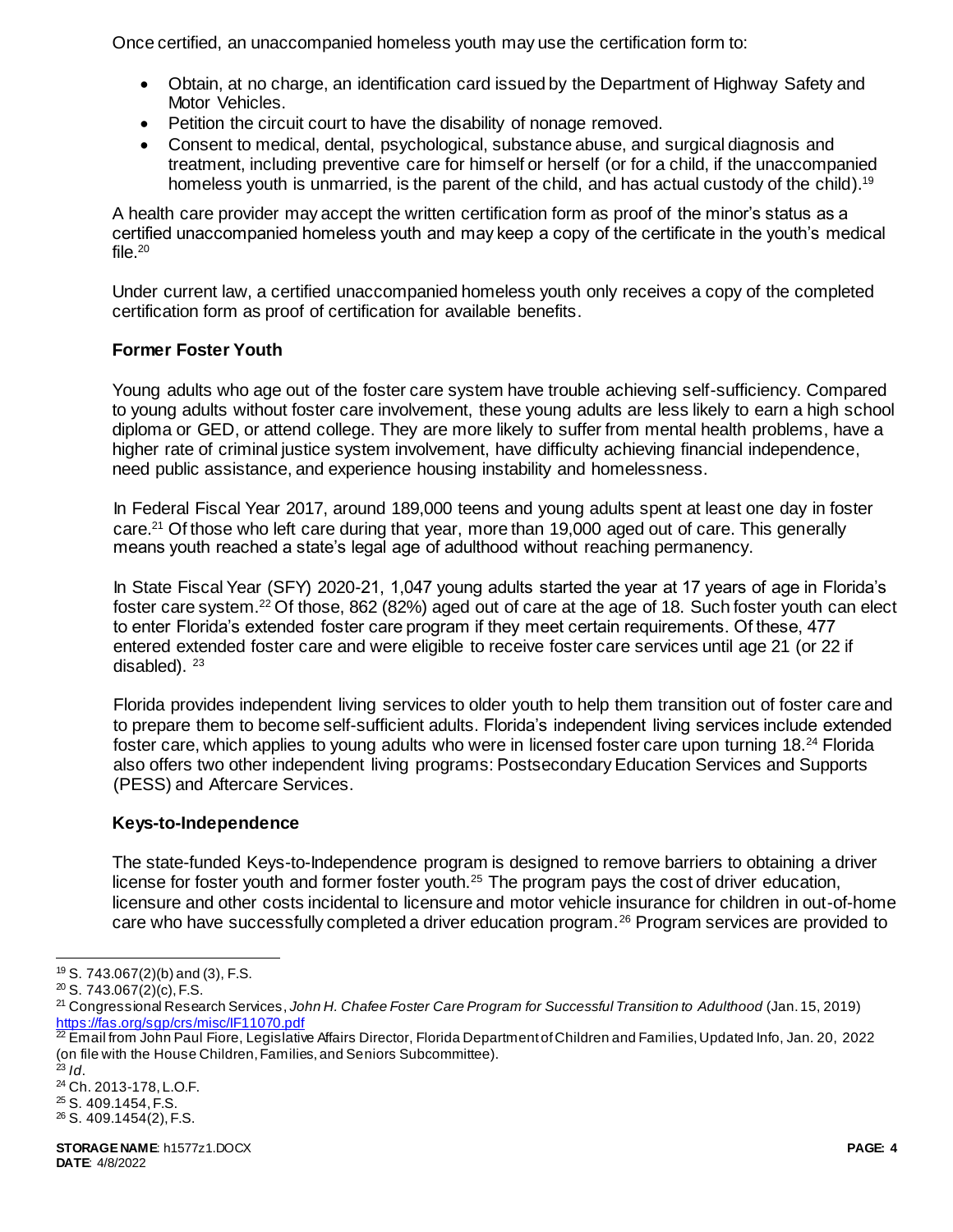eligible youth to the extent funding permits.

Young adults in extended foster care under s. 39.6251, F.S., or receiving services through the Postsecondary Education Services and Support programs under s. 409.1451(2), F.S., are eligible to participate in the Keys-to-Independence program.

In SFY 2020-21, there were 2,659 young adults enrolled in the Keys-to-Independence program.<sup>27</sup> Over 6,200 young adults have been enrolled in the program since it began in 2017.

# **Birth Certificates**

The Florida Department of Health (DOH), Office of Vital Statistics, maintains all vital records for Florida. Certified copies of original birth certificates or new or amended certificates, or affidavits thereof, are confidential and exempt from the provisions of s. 119.07(1), F.S.<sup>28</sup> Certified copies of an original birth certificate or a new or amended certificate may be issued by DOH upon request and payment of a fee by a person who is named as the child on the birth certificate, if that person is of legal age, is a certified unaccompanied homeless youth, or is a minor with the disability of nonage removed.<sup>29</sup>

DOH charges a \$20 fee for each certified copy of a Florida birth record and \$16 for additional copies, when requested at the same time. All fees are paid by the person requesting the record, are due and payable at time services are requested, and are nonrefundable, unless no vital record is found.<sup>30</sup>

Current law requires DOH to waive all fees for a certified copy of a birth certificate issued for an to inmate acquire a state identification card before release pursuant to s. 994.605(7), F.S., and for a juvenile offender in the custody or under the supervision of the Department of Juvenile Justice and receives services under s. 985.461, F.S. Current law does not allow DOH to waive fees when a certified homeless youth or former foster youth requests a copy of the youth's birth certificate.

## **Postsecondary Education**

## Campus Liaisons

Section 409.1452, F.S., requires the Department of Children and Families (DCF) to work in collaboration with the Board of Governors, the Florida College System, and the Department of Education to address the need for a comprehensive support structure in the academic arena to assist current or former foster youth in making the transition from a structured care system into an independent living setting.

To accomplish this, campus coaches employed by the educational institutions provide current and former foster youth with dedicated, on-campus support. DCF determines which state universities or colleges must offer a campus coach based on demographic data indicating the greatest need.<sup>31</sup> The Chancellors of the Florida College System and the Board of Governors must report annually to DCF specific data about the children and young adults served by the campus coaches.

Seven out of 12 Florida universities and seven out of 28 Florida colleges have campus coaches.<sup>32</sup>

Tuition and Fee Exemption

l <sup>27</sup> Florida Department of Children and Families, *2022 Agency Bill Analysis for HB 1577* (Jan. 20, 2022).

<sup>28</sup> S. 382.025(1), F.S.

<sup>29</sup> S. 382.025(1)(a)1., F.S.

<sup>30</sup> *Id*.

<sup>31</sup> S. 409.1452, F.S.

<sup>32</sup> *Supra* note 22.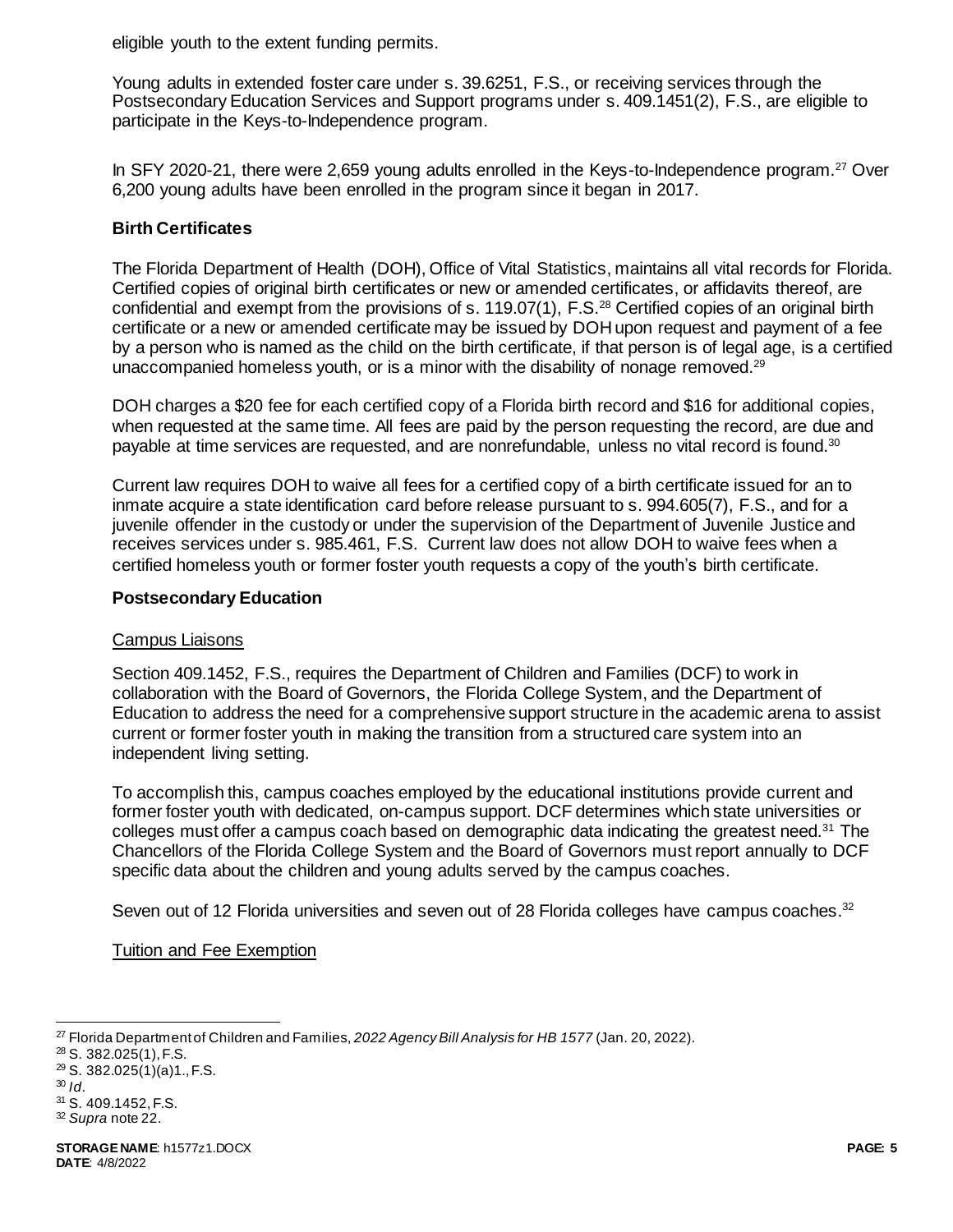Section 1009.25(1)(f), F.S., exempts homeless students from tuition and fees at a school district workforce education program, Florida College System institution, or state university. To qualify for the exemption, the homeless student must either:

- lack a fixed, regular, and adequate nighttime residence; or
- have primary nighttime residence in a public or private shelter designed to provide temporary residence, transitional living program, or a place not designed for, or ordinarily used as, a regular sleeping accommodation for human beings.

Recent changes made by federal law allow any student who is determined to be an unaccompanied homeless youth for a preceding award year to be presumed homeless for each subsequent year at the same institution unless the student informs the institution that circumstances have changed or the institution has specific conflicting information otherwise.<sup>33</sup> This eliminates a federal requirement that unaccompanied homeless youth status be redetermined every year. Current state law is silent on whether students must provide documentation to prove eligibility for a tuition and fee exemption each year.

Eligibility for the state tuition and fee exemption is narrower than the eligibility for federal financial aid for homeless students.<sup>34</sup> Homeless children and youth in Florida that do not qualify for the tuition and fee exemption could qualify as homeless children or youth for purposes of obtaining federal financial aid.

## **Effect of Proposed Changes**

The bill addresses the needs of certified unaccompanied homeless youth, children and young adults experiencing homelessness, and children and young adults currently and formerly in foster care.

## Certified Unaccompanied Homeless Youth

The bill expands the range of young adults considered "unaccompanied homeless youth" to include individuals 16 years of age or older and not in the physical custody of a parent or guardian, including a youth who has run away from home, who has been forced to leave home, or whose parents have left the area and left the youth behind. This will expand the number of young adults eligible for statutorily authorized benefits.

The bill amends s. 1001.42, F.S., to require district school boards to provide each student who is a certified unaccompanied homeless youth a card that includes information on the youth's rights and available benefits, as well as contact information for the school district's liaison for homeless children and youth. The bill requires the card to be similar in size to a student's identification card. Specifically:

- The front of the card must include the circumstances that qualify the youth as an unaccompanied homeless youth, the date the youth was certified, and the name, title, and signature of the certifying individual.
- The back of the card must include the provisions of s. 743.067, F.S., that provide authority to the certified unaccompanied homeless youth to consent to medical and other care for himself or herself or for the youth's child if the certified youth is unmarried, is the parent of the child, and has custody of the child.

The bill amends s. 743.067, F.S., to allow a health care provider to accept the issued card as proof of the youth's status as a certified unaccompanied homeless youth for purposes of consent to medical treatment. The bill also expands the categories of care for which the youth may consent to include

l <sup>33</sup> 20 U.S.C. § 1187uu-2(d)(1). <sup>34</sup> *Supra* note 13.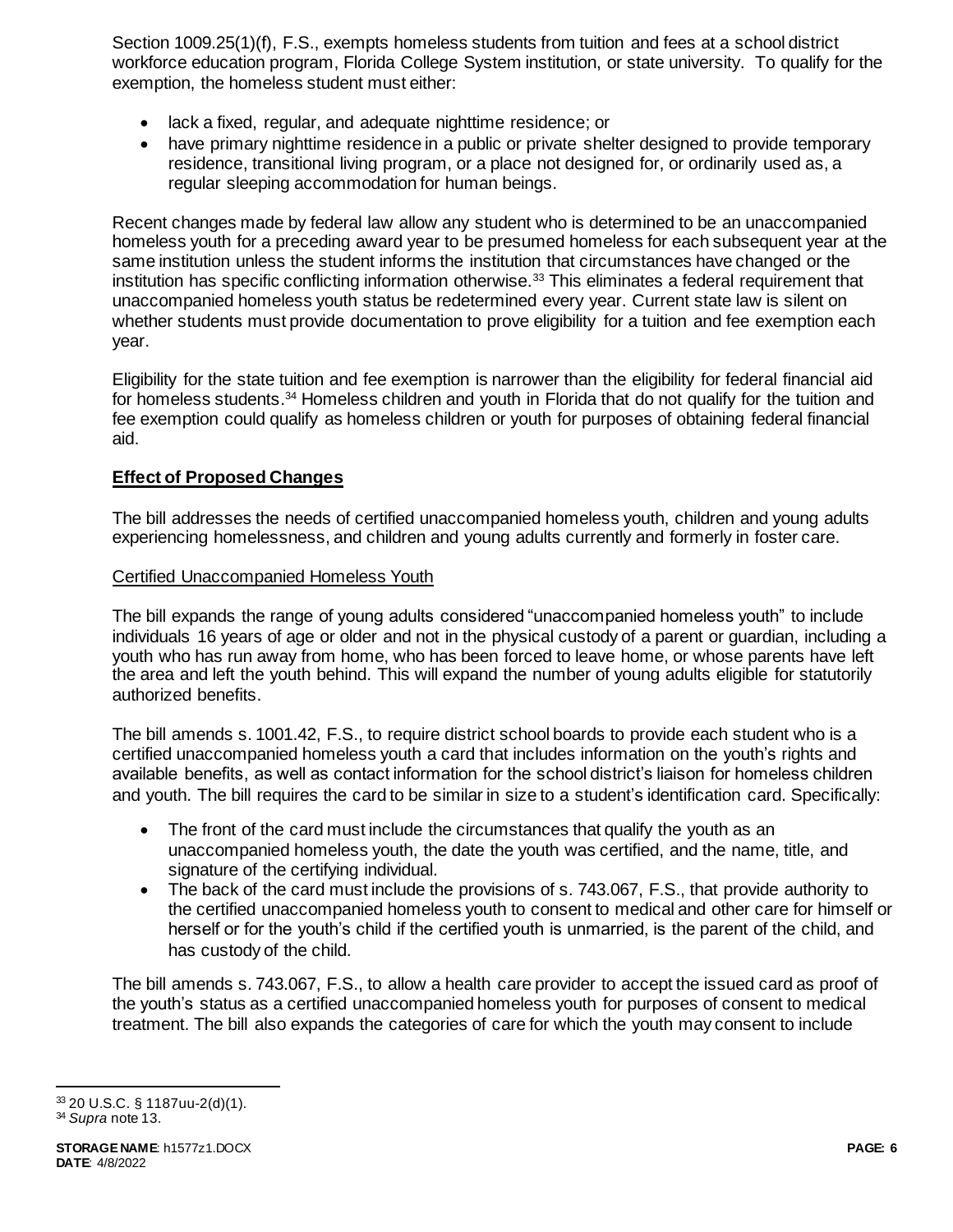behavioral health care services, including counseling and treatment, psychiatric treatment, and substance abuse prevention and treatment services.

## Keys-to-Independence

The bill amends s. 409.1454, F.S., to expand the Keys-to-Independence program to include certified unaccompanied homeless youth. To be eligible, the certified unaccompanied homeless youth must be a citizen of the United States or legal resident of Florida who:

- is completing secondary education;
- is employed at least part time;
- is attending any postsecondary education program at least part time; or
- has a disability that precludes full-time work or education.

#### Birth Certificate Fees

The bill amends s. 382.055, F.S., to waive the fees associated with obtaining a copy of a birth certificate for certified unaccompanied homeless youth and young adults who aged out of foster care.

#### Postsecondary Education

#### *Campus Liaisons*

The bill amends s. 409.1452, F.S., to require postsecondary institutions where a student may use a tuition and fee exemption under s. 1009.25, F.S., to have an on-campus liaison, rather than a campus coach, who is, at a minimum, a knowledgeable, accessible, and responsive staff member to help with any problems related to the use of the exemption. This ensures that all state colleges and universities to have an on-campus liaison to assist eligible youth.

The bill requires postsecondary institutions to give the liaison's contact information to each student using a tuition and fee exemption and to DCF and community-based care lead agencies. The schools must also publish liaison contact information on its website.

This bill allows postsecondary institutions to provide coaching services and other supports, in addition to campus liaisons, to promote successful completion of postsecondary education and transition to independent living.

The bill also requires DCF to collaborate with individual state university institutions, instead of the Board of Governors that oversees them, to address the needs of current and former foster youth making the transition into an independent living setting.

The bill requires the Office of Program Policy Analysis and Government Accountability (OPPAGA) to conduct a study to evaluate the effectiveness of the campus liaisons and of local school districts' delivery of benefits and services required under the McKinney-Vento Homeless Assistance Act. The study must include, at a minimum:

- Current use of liaisons by all colleges and universities, the number of children and young adults served by such liaisons, the type and prevalence of the services requested by such children and young adults, and the experiences of the students served by the liaisons.
- Local school districts' delivery of benefits and services to unaccompanied homeless youth eligible for services under s. 743.067, F.S., and the McKinney-Vento Homeless Assistance Act and school districts' adherence to provisions of the act.

The bill requires OPPAGA to include in the study recommendations for any changes needed to:

- Ensure all eligible children and young adults who seek such support receive services.
- Improve the outcomes of children and young adults who receive services and benefits from campus liaisons or under the McKinney-Vento Homeless Assistance Act.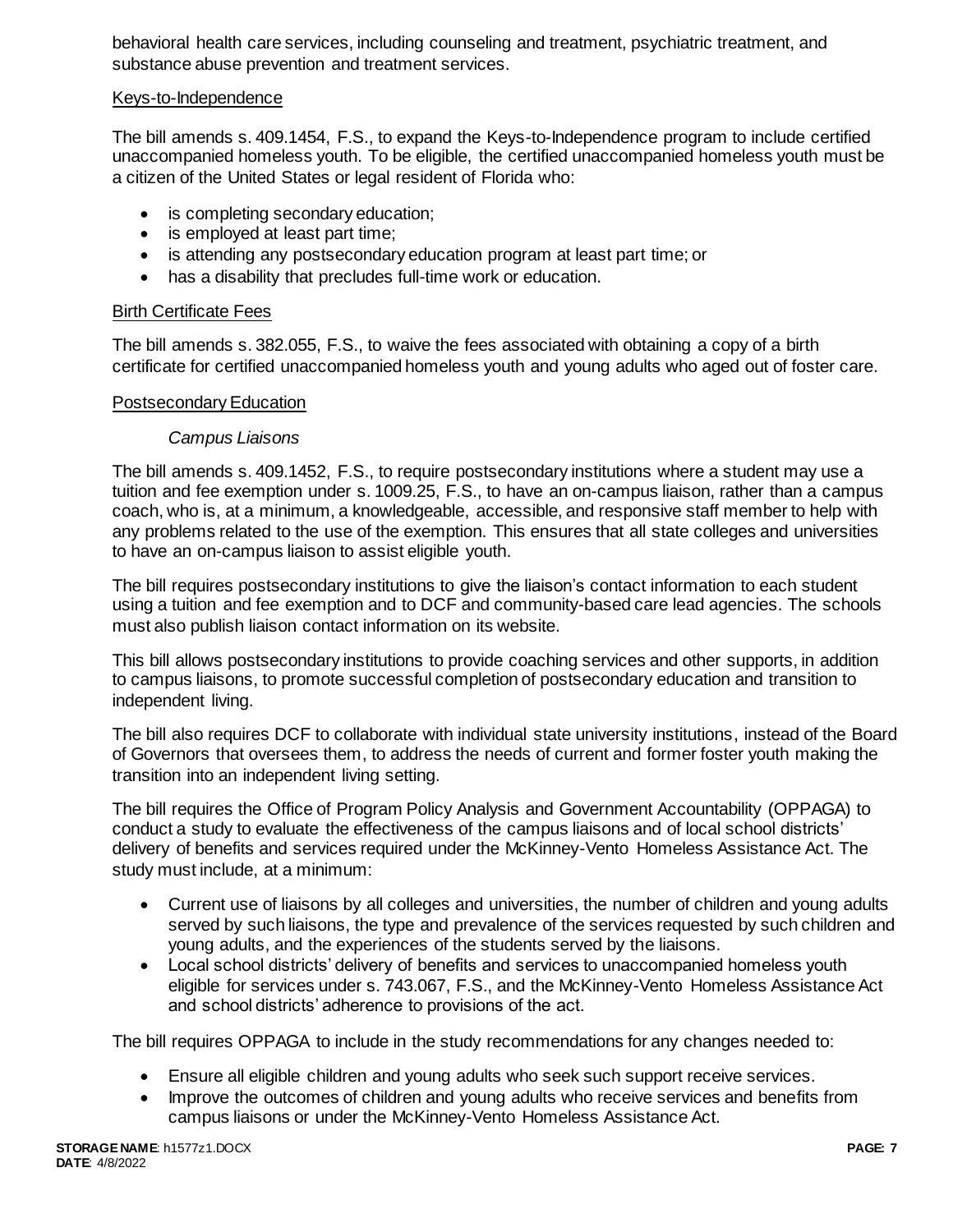Ensure campus liaisons in local school districts and postsecondary institutions are qualified to provide adequate information and support and are knowledgeable about the relevant programs and benefits that may be accessed by the children and young adults they serve.

The bill further requires OPPAGA to consult with DCF, the Board of Governors of the State University System, the Florida College System, the Department of Education, local school districts, and any other relevant stakeholders, including, but not limited to, students eligible for assistance from a liaison.

The bill requires OPPAGA to submit the report to the President of the Senate and the Speaker of the House of Representatives by December 1, 2022.

# *Tuition and Fee Exemption*

The bill requires postsecondary institutions to maintain the original documentation that proves eligibility for the tuition and fee exemption, and prohibits additional requests for such documentation.

The bill amends s. 1009.25(1)(f), F.S., to presume that any student determined to be an unaccompanied homeless youth for the tuition and fee exemption for a preceding year to be homeless for each subsequent year unless the institution has specific conflicting information.

The bill expands eligibility for the tuition and fee exemption for homeless children or youth by amending s. 1009.25(1)(f), F.S., to align with federal eligibility for financial aid for homeless students. This will increase the number of students who qualify for a tuition and fee exemption, reducing their need for federal financial aid.

The bill provides an effective date of July 1, 2022.

# **II. FISCAL ANALYSIS & ECONOMIC IMPACT STATEMENT**

- A. FISCAL IMPACT ON STATE GOVERNMENT:
	- 1. Revenues:

The bill has an indeterminate, significant, negative revenue impact on state colleges and universities relating to the bill's provisions expanding the tuition and fee exemption to additional individuals. It is unknown how many additional individuals will qualify for and use the tuition and fee exemption.

2. Expenditures:

None.

- B. FISCAL IMPACT ON LOCAL GOVERNMENTS:
	- 1. Revenues:

None.

2. Expenditures:

None.

C. DIRECT ECONOMIC IMPACT ON PRIVATE SECTOR:

None.